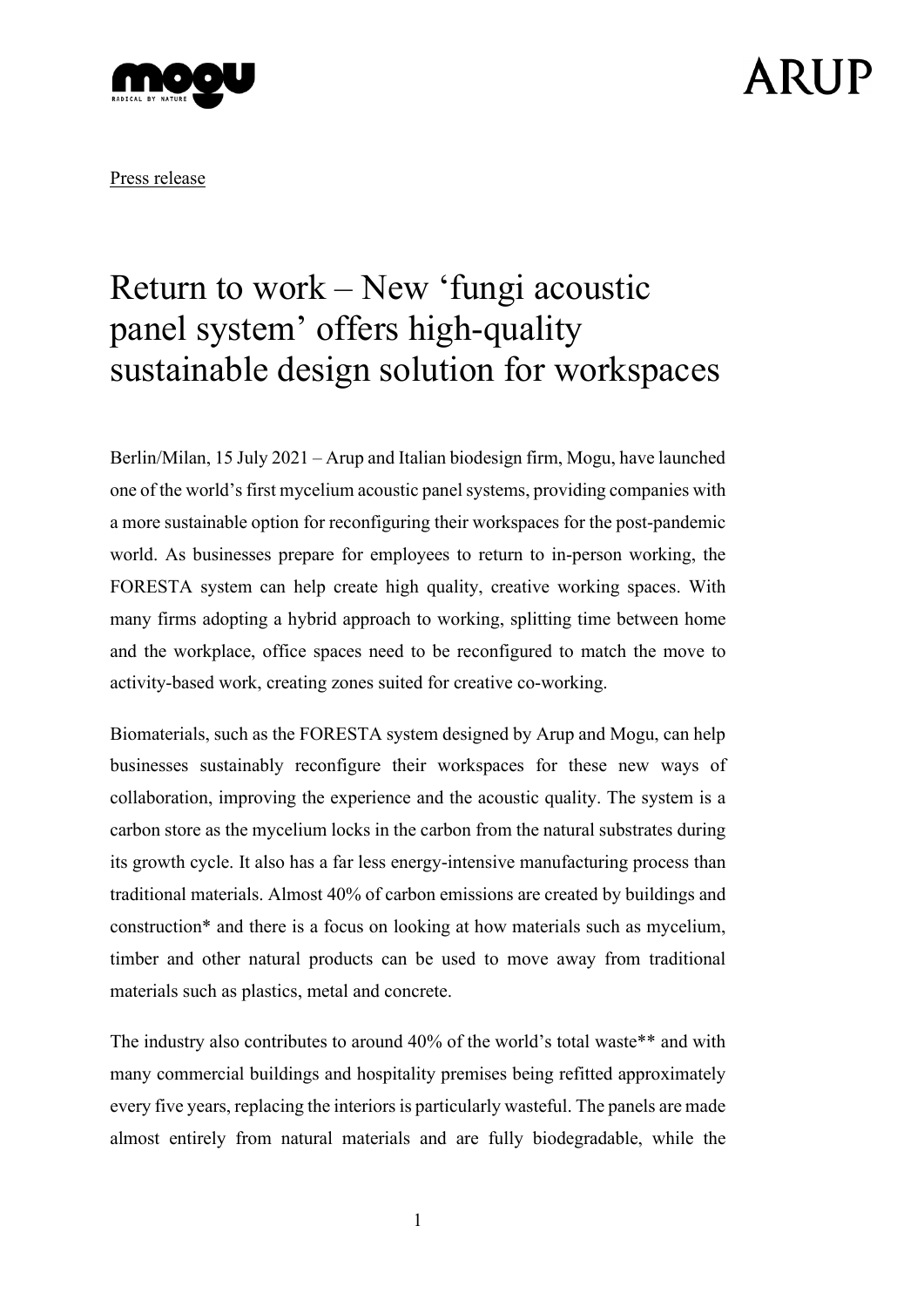

# ARIJP

supportive timber framing can be reused, reducing the waste produced both by individual businesses and by the construction industry.

The FORESTA system has been designed to help businesses move to a circular economy, away from the "take-make-waste" system. The panels are made of acoustic modules consisting of the vegetative tissue of fungus cultivated using agricultural residues from the textile industry – supported by a framing of regional beech wood. These mushroom cultures combine and interlink with the natural fibres, and after a final heat treatment, create a new, durable bio-composite material with proven sound-absorbing properties. The final bio-composite material contains no spores, supporting healthy and safe environments. Businesses will be able to customise the panels by colour and texture, thanks to their modular design.

Jan Wurm, Arup Research & Innovation Europe Leader, said: "In the built environment, we need to be working with nature, not against it. The FORESTA system supports businesses to transition towards a circular economy and away from the "take-make-waste" way of operating. This system enables the sustainable reconfiguring of offices to become beautiful collaborative and performative workspaces. Crucially, it also helps show a way forward in the move towards using more sustainable materials in the construction industry, a sector which is a major contributor to global CO2 emissions, and which urgently needs to change."

Serena Camere, Head of Products at Mogu, remarks: "We are proud to present the FORESTA system, stemming from a long-term research collaboration with Arup. The product takes another step forward in our mission of bringing nature back into everyday living environments - combining the radically different aesthetics of Mogu acoustic panels with the warmth of a material, wood, that accompanies mankind from the start. It is a beautifully designed and rational system, which largely simplifies the installation of mycelium-based acoustic panels. Its modularity and design flexibility - with the extra added value of a variety of colours to choose from – make it an amazing product to support every interior design project, and particularly the design of future office spaces."

 $-$  Ends  $-$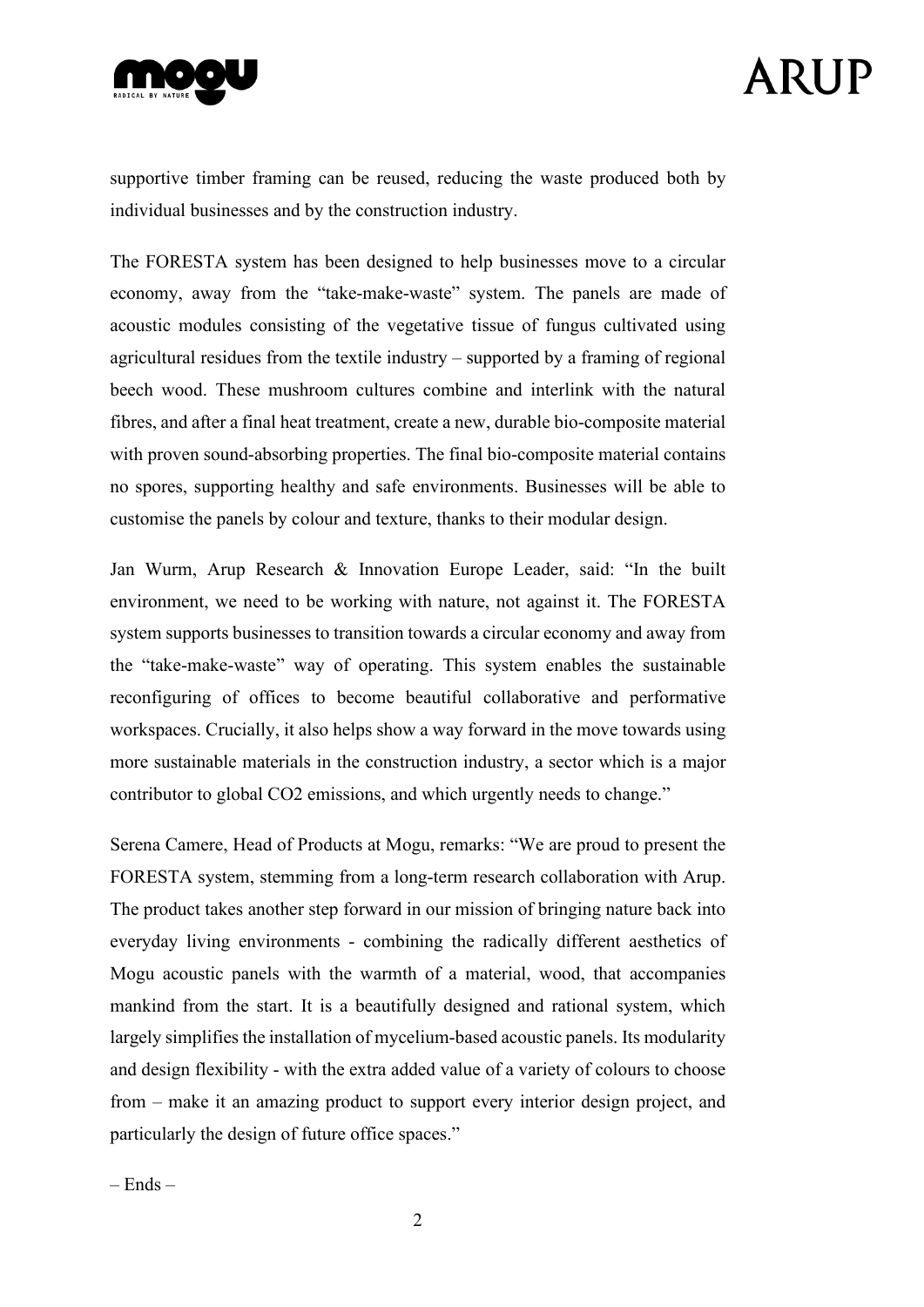

# ARIJP

### Notes to editor:

References:

- \* Reference: UN Environment Programme Report
- \*\*Reference: World Business Council for Sustainable Development

### Key features of the FORESTA system:

- Sound absorbing
- 100% biobased and biodegradable
- VOC free
- Modular & colourful design

### About Arup:

Arup is the creative force at the heart of many of the world's most prominent projects in the built environment and across industry. Working in more than 140 countries, the firm's designers, engineers, architects, planners, consultants and technical specialists work with our clients on innovative projects of the highest quality and impact.

#### [www.arup.com](http://www.arup.com/)

### About Mogu:

MOGU is an innovation-driven, environmentally conscious company, dedicated to developing and scaling-up a range of mycelium-based technologies for the production of naturally-grown biomaterials and products. MOGU's composite materials are obtained from organic fibres (by-products of agro-industrial value chains) bond together by selected fungal mycelium, a bio-polymer constituting the 'root-structure' of mushrooms. MOGU is currently developing mycelium-based technologies to create a family of sustainable and innovative products for interior design, following the principles of Circular Economy.

[www.mogu.bio](http://www.mogu.bio/)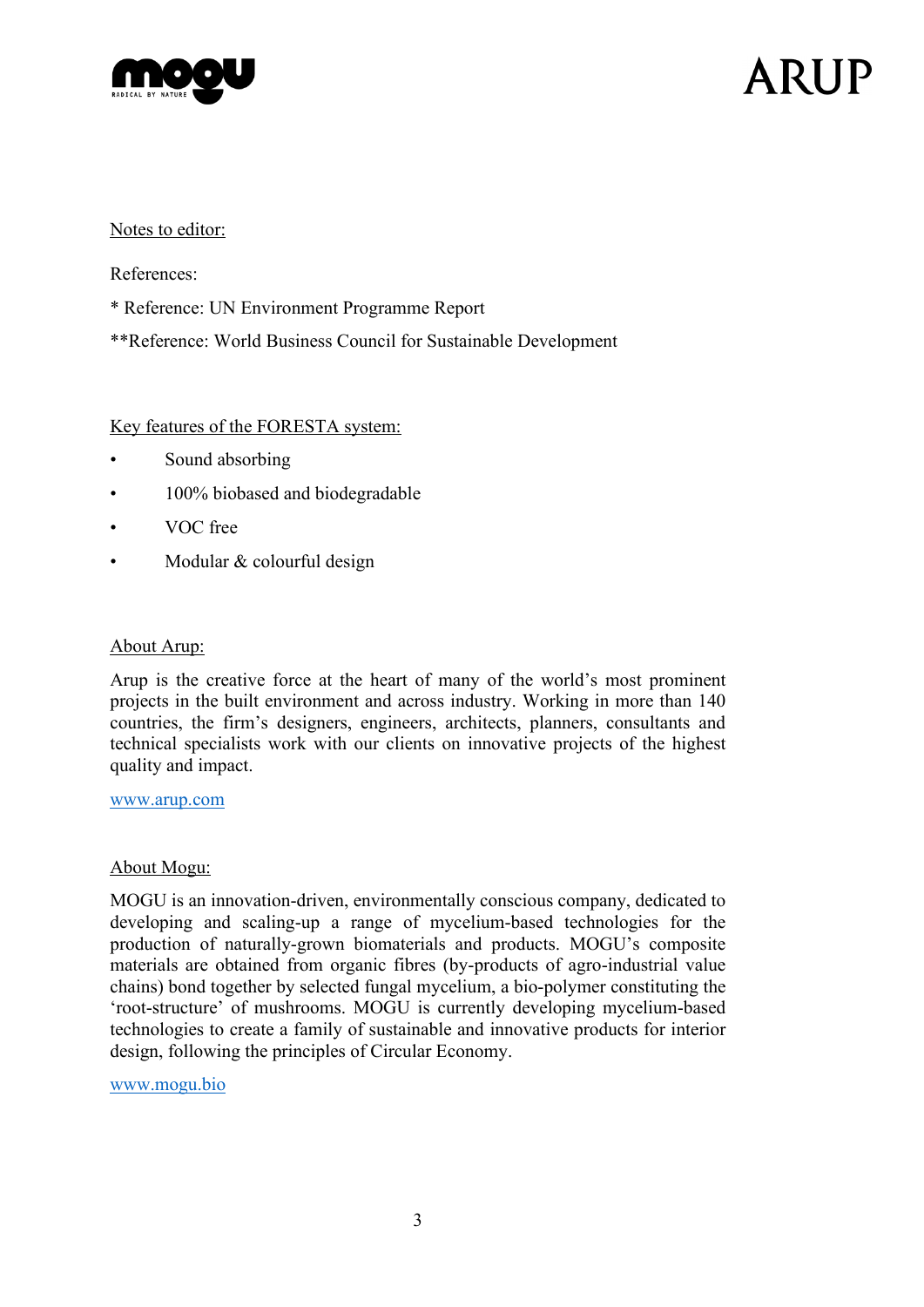

# **ARUP**

### Images

The image material is free of charge for editorial use. It is available for download at arup.com. Please send us a sample copy or a link.

Video material is also available. We will be happy to send it to you on request.



FORESTA brings a piece of nature into the office space. The mycelium-based acoustic panel system was developed according to the principles of the circular economy.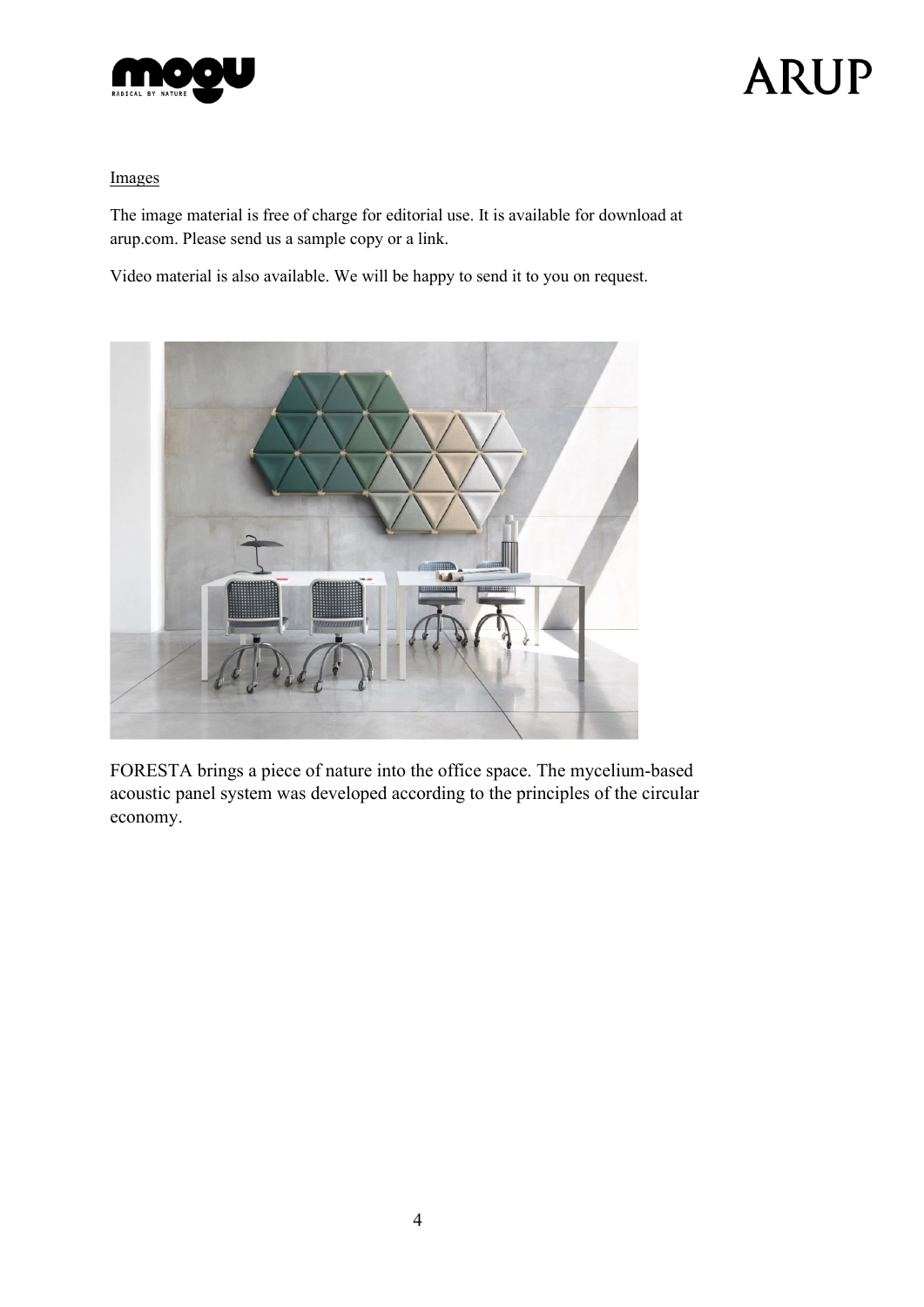

# **ARUP**



The modular FORESTA acoustic panel system combines high functionality with natural aesthetics.



FORESTA is available in a variety of natural colours, geometries and textures that make it easy to match any décor.